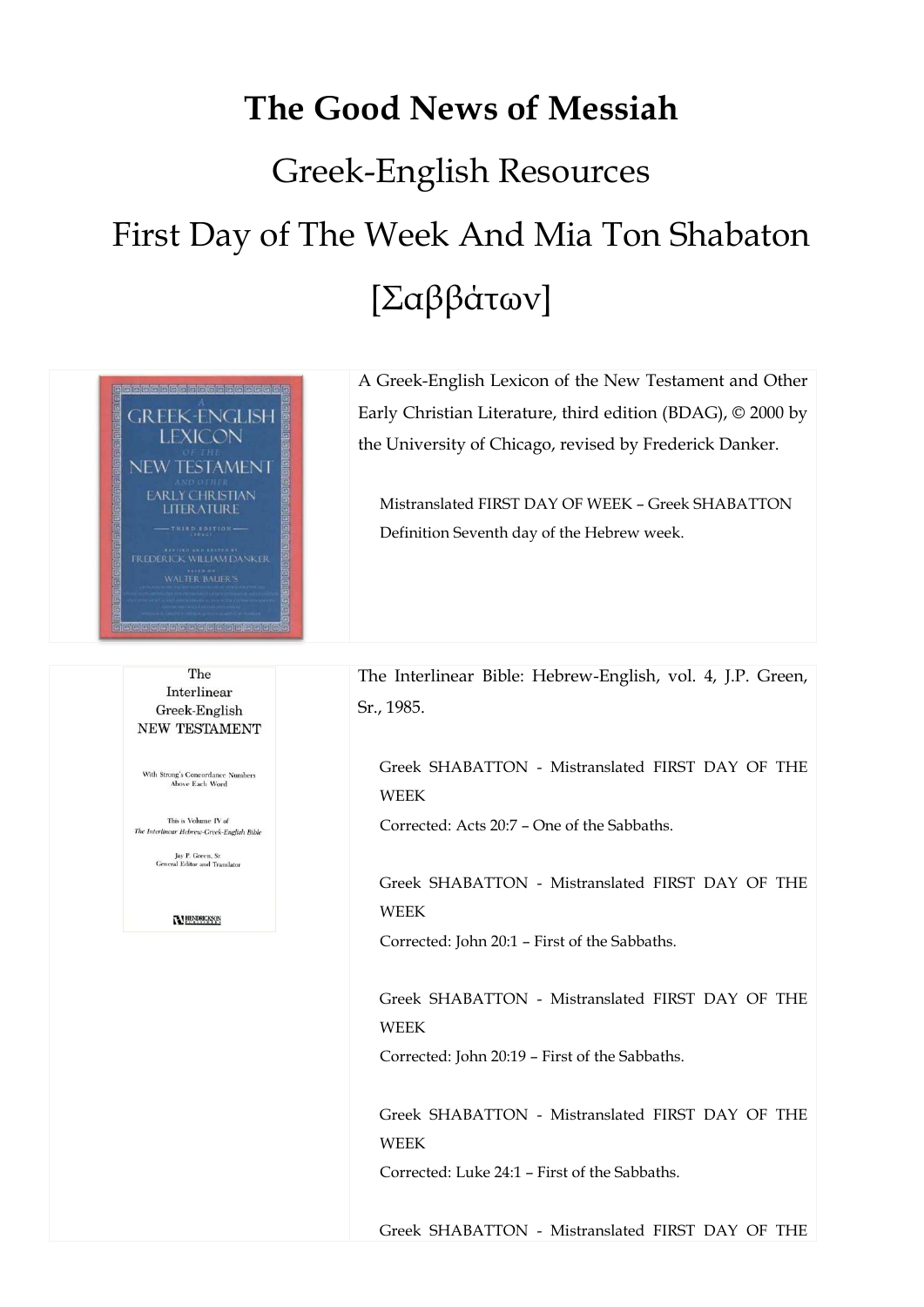## WEEK

Corrected Mark 16:2 – First of the Sabbaths.

 Greek SHABATTON - Mistranslated FIRST DAY OF THE WEEK

Corrected Matthew 28:1 – Sabbath, First of the Sabbaths.

 Greek SHABATTON - Mistranslated FIRST DAY OF THE WEEK

Corrected: Matthew 28:1 – Sabbath.

 Greek SHABATTON - Mistranslated FIRST DAY OF THE WEEK

Corrected: 1 Corinthians 16:2 – Sabbaths.

Concordant Greek Text, 1931, 1976 Concordant Publishing Concern.

 Greek SHABATTON - Mistranslated FIRST DAY OF THE WEEK

Corrected: Acts 20:7 – One of the Sabbaths.

 Greek SHABATTON - Mistranslated FIRST DAY OF THE WEEK

Corrected: John 20:1 – First of the Sabbaths.

 Greek SHABATTON - Mistranslated FIRST DAY OF THE WEEK

Corrected; John 20:19 – First of the Sabbaths.

 Greek SHABATTON - Mistranslated FIRST DAY OF THE WEEK

Corrected: Luke 24:1 – First of the Sabbaths.

 Greek SHABATTON - Mistranslated FIRST DAY OF THE WEEK

Corrected: Mark 16:2 – One of the Sabbaths.

 Greek SHABATTON - Mistranslated FIRST DAY OF THE WEEK